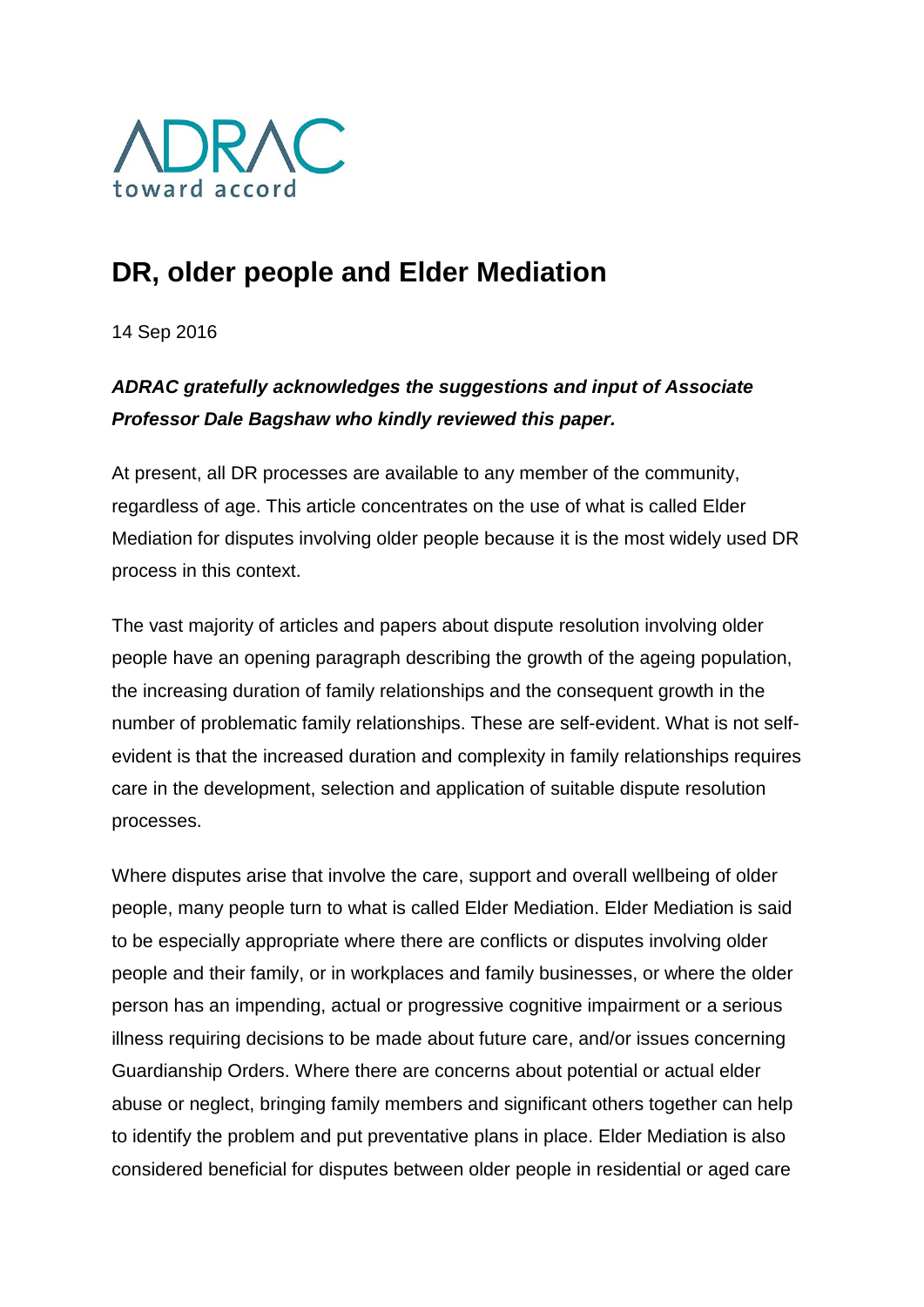settings or between older people and/or their family and an institutional carer, such as in residential or nursing home care. Elder mediators can assist older people to have difficult conversations with family members, and others, around enduring powers of attorney, advanced care directives, wills, estate planning and other aspects of elder law.

Elder Mediation, or its equivalent, is used in Canada, the USA, Australia, New Zealand and many countries in Europe for disputes involving older people. Elder Mediation in Australia is a relatively new area of specialisation. The [Elder Mediation](http://www.adrac.org.au/adr-mapping/www.elder-mediation.com.au)  [Australasian Network \(EMAN\),](http://www.adrac.org.au/adr-mapping/www.elder-mediation.com.au) in close association with the [Elder Mediation](http://elder-mediation-international.net/)  [International Network \(EMIN\),](http://elder-mediation-international.net/) provides information for practitioners as well as for potential clients on their website, including links to a wide range of publications, resources and practitioners in this field. EMIN and EMAN have developed [mediation](http://elder-mediation-international.net/code-professional-conduct/)  [competencies, a code of ethics and an international certification process](http://elder-mediation-international.net/code-professional-conduct/) specific to mediation with older people.

There are many complex issues around the practice of Elder Mediation and some may challenge the commonly accepted approaches to mediation.

#### **Elder Mediation: Some of the Issues**

The Elder Mediation process:

- What dispute resolution processes do dispute resolution practitioners need to be familiar with in this field of practice to ensure that the process addresses the needs of older people and significant others in their network?
- Because of the special circumstances of vulnerable older people, how could a process be designed so it has the capacity to be multidisciplinary, involving a mediator and other people whose specialist skills enable:
	- o reliable assessment of participant capacity,
	- o support for the older person's effective participation, and/or
	- o the provision of advocacy assistance to the older person?
- Given that elder mediation typically involves a larger number of people, how should confidentiality be addressed in the Elder Mediation process: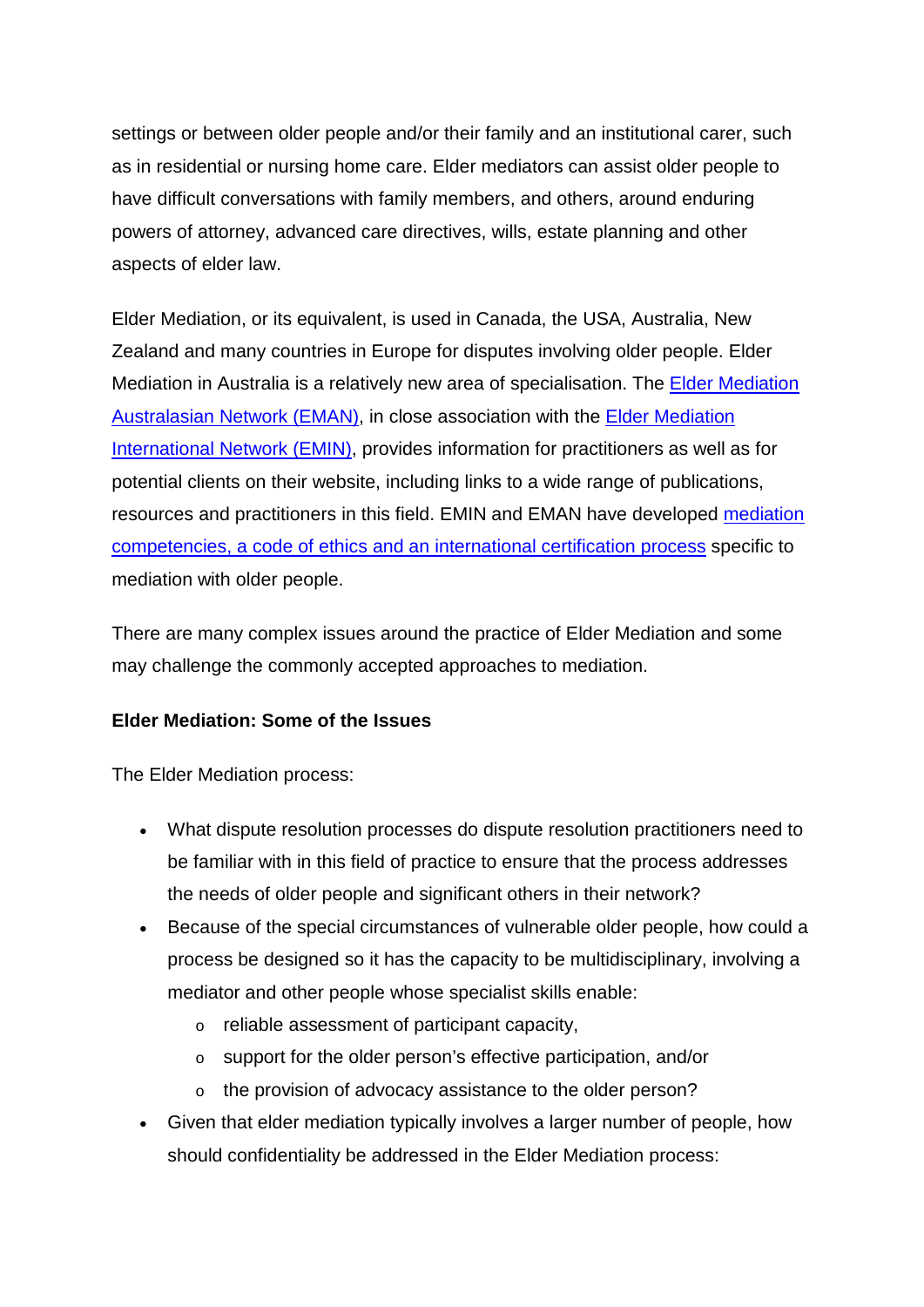- o To protect the confidentiality of the participants?
- o To take into account disclosures of potential or actual elder abuse?
- o To have flexible protections that suit the needs of the variety of potential participants?
- How can the elder mediation process ensure public accountability/scrutiny/systemic reform, especially where institutions are involved in a mediation?
- What checks and balances need to be incorporated to protect the integrity of elder mediation?

Models and styles of Elder Mediation:

- Facilitative models of mediation are considered to be the most appropriate forms of mediation involving older people, including therapeutic mediation (Howard Irving). How effective are these forms of mediation from the perspective of older people? Are there other possible approaches such as hybrid processes which can involve talking circles?
- How suitable would a restorative justice model be where it has been found that an older person has been abused – an approach endorsed for family disputes in the recent European Report of the Royal Commission into Family Violence?
- How structured and predictable, or flexible and responsive, should the DR process be when it involves older people?
- How can institutional care facilities be involved in the design of dispute resolution systems in which they might be participants?

The role of the Elder Mediator, or facilitator:

- Elder mediators do not assess whether or not an older person has capacity to participate in a mediation or the capacity to make different kinds of decisions. Who should make that assessment? Should a mediator have access to that information, and how?
- What accommodations should an elder mediator make to enhance an older person's capacity?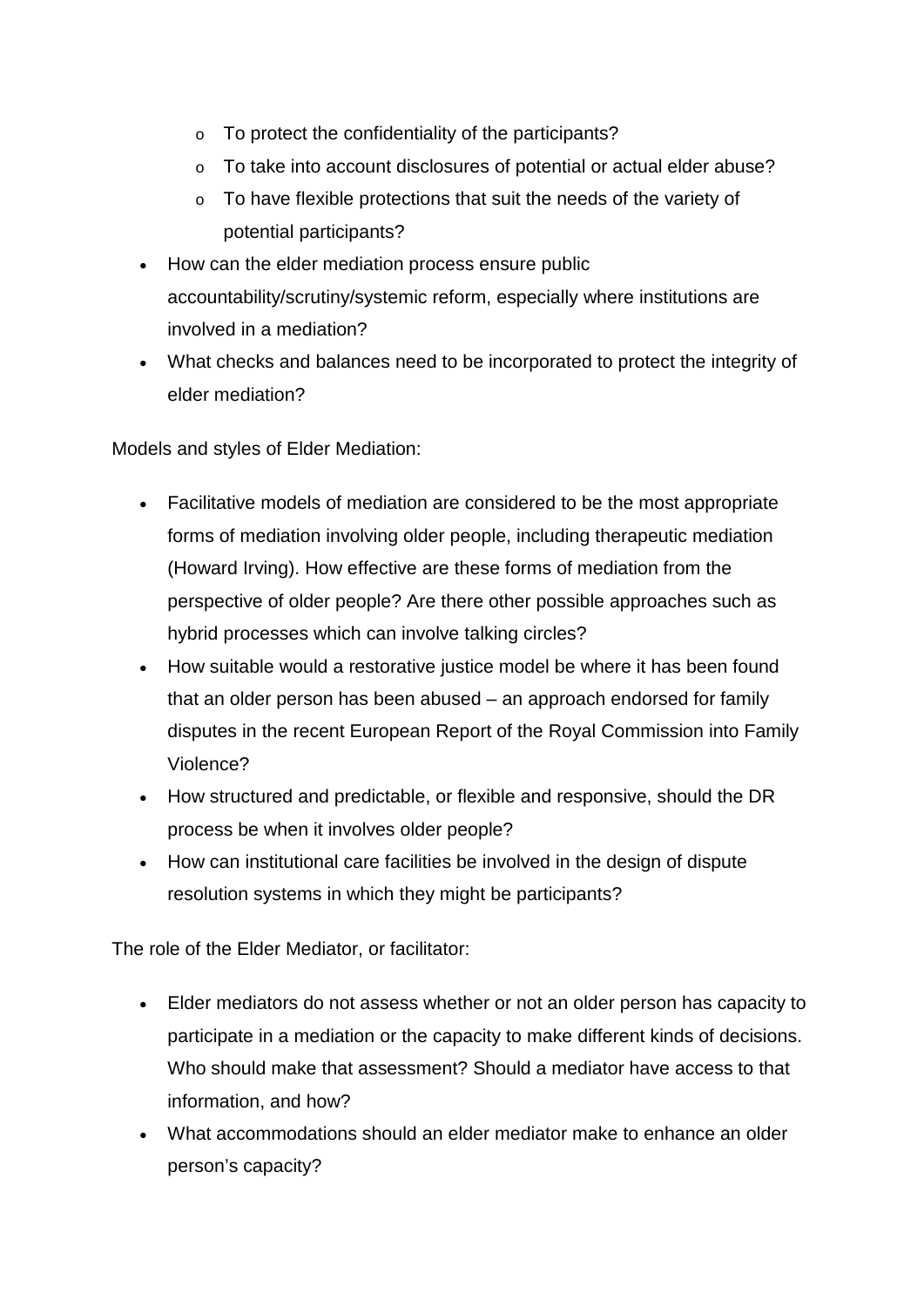- Should the Elder Mediator have a quasi-evaluative or advocacy role to ensure consistently informed participation and decision-making or does this conflict with the principle that a mediator is always impartial?
- What are the Elder Mediator's obligations concerning the 'empowerment' of the older person?
- How can an Elder Mediator protect the rights of an older person, while maintaining impartiality?
- Do elder mediators' require clear guidelines for handling intrinsically complex issue such as:
	- o Elder abuse from persons or institutions outside of the older person's family?
	- o Elder abuse by a member of the older person's family?

Codes of Practice and of Ethics for Elder Mediators:

- The EMAN was formed in 2013 and has worked closely with the EMIN in the development of an international Code of Ethics for elder mediators, which have been accepted by EMAN Board members from Australia and New Zealand and by equivalent Boards in Canada and a range of European countries. Australia is represented on the EMIN Board and on the EMIN Certification sub-committee and a number of NZ and Australian accredited mediators are currently working toward their own EMIN certification. EMIN specifies the required content of elder mediation training in their Certification process and these requirements are in addition to the requirements of the National Mediation Standards Board and those for FDR practitioners in Australia (and the equivalent in other countries).
- How effective are the EMIN certification requirements at making elder mediators in Australia accountable?
- Should additional national certification requirements be put in place and if so, how and by whom?

Training of Elder Mediators:

• Should elder Mediation be treated as a specialist area of mediation practice?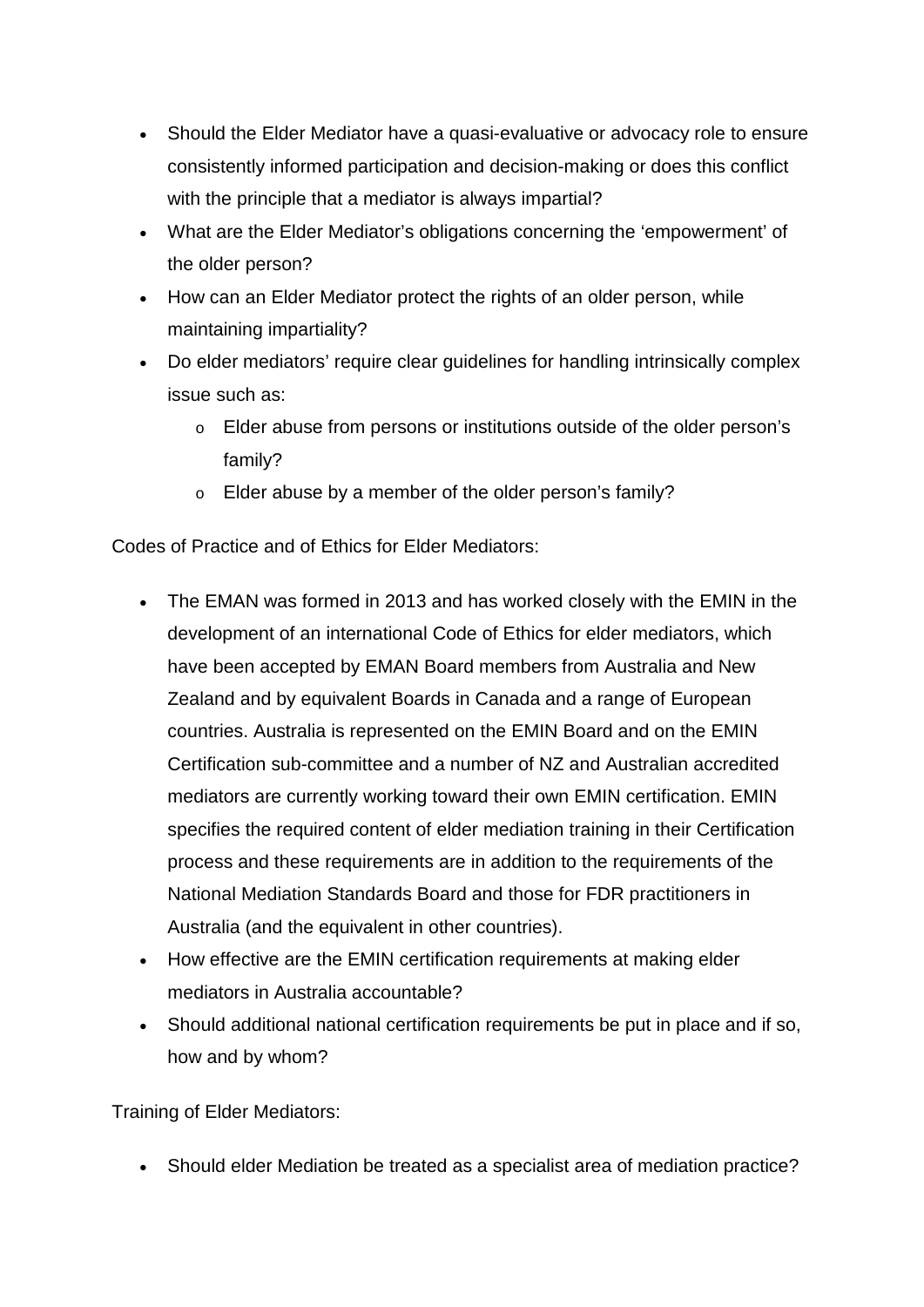- What specific knowledge and skills should be included in the training of elder mediators?<sup>1</sup>
- Do elder mediators need to have knowledge of elder law and which aspects of elder law are important?
- Do elder mediators in Australia currently practice without having been specially trained?

When the older person is the subject of the conflict:

- How can the mediator ensure that the voice of the older person, with or without capacity, is heard and respected in Elder Mediation?
- How should the elder mediator address the issue of ageism in themselves, the older person, significant others and the community?
- How can the elder mediator empower older people, ensure they are aware of their rights and foster their right to self-determination?
- What approaches and safeguards need to be considered by an elder mediator where the older person is at risk of, or experiencing elder abuse or neglect?
- When the DR process focuses on the older person's vulnerability rather than on how to ensure the process can accommodate different styles of participation, the older person's right to self-determination may be denied. Can this be seen as discriminatory?

### **What is the scope of topics raised in Elder Mediation?**

| housing and living arrangements | medical decisions                      |
|---------------------------------|----------------------------------------|
| residential care                | end of life decisions                  |
| workplace disputes              | safety: physical, emotional, cognitive |
| retirement                      | caregiver relationships                |
| health care                     | family businesses                      |
| general care                    | business planning                      |
| religious observation           | estate planning                        |
| driving                         | family law and elder law               |
| mental health                   | advanced care directives               |